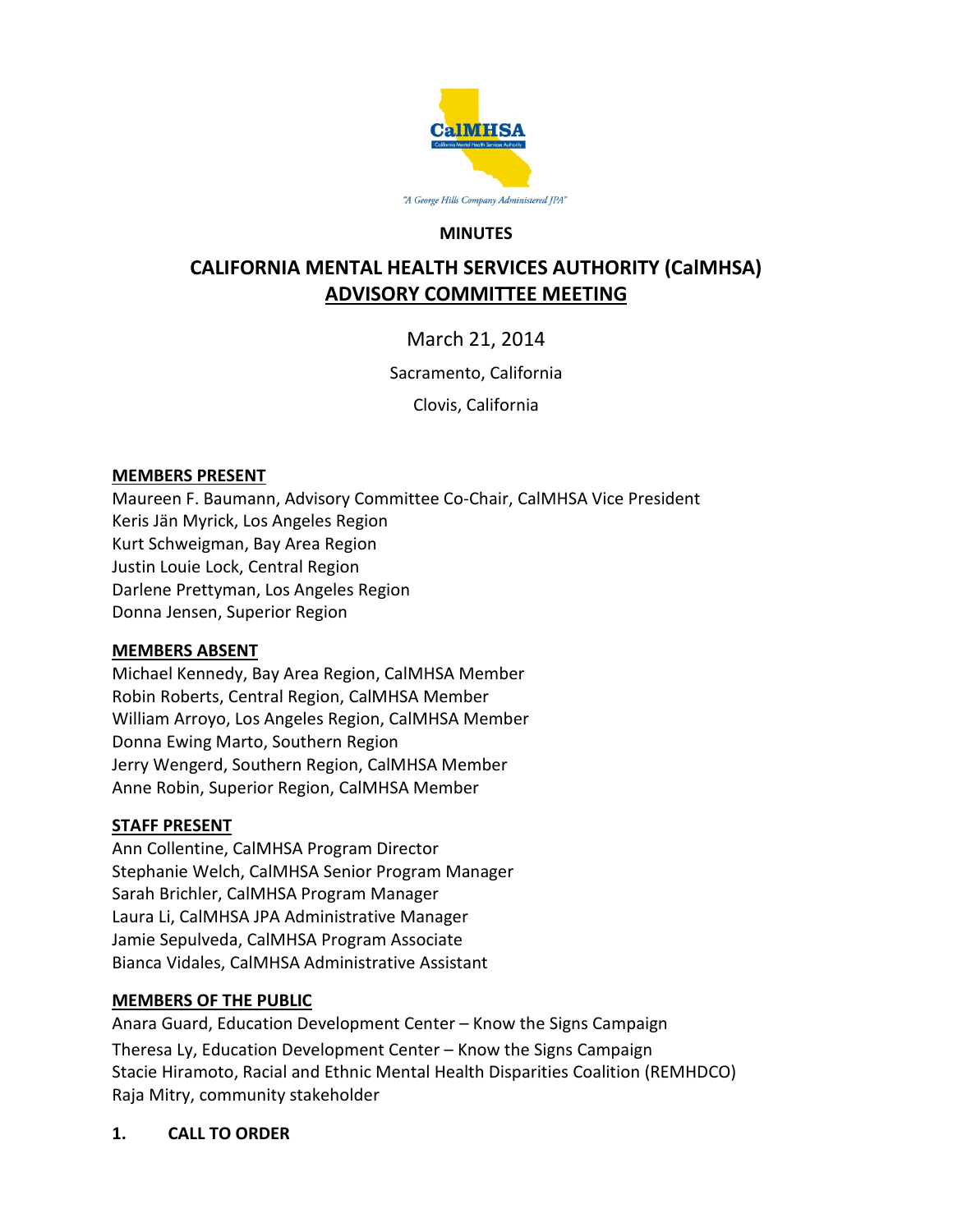Co-Chair, Maureen F. Bauman, CalMHSA Vice President, Placer County, called the meeting to order at 1:00 p.m.

#### **2. ROLL CALL AND INTRODUCTIONS**

Laura Li, CalMHSA JPA Administrative Manager, took roll and confirmed a quorum had not been reached. Ms. Li then reviewed the public comment instructions.

| <b>Maureen Bauman</b>   | Present | Kurt Schweigman          | Present | <b>William Arroyo</b>    | Absent  |
|-------------------------|---------|--------------------------|---------|--------------------------|---------|
| <b>Keris Jan Myrick</b> | Present | <b>Robin Roberts</b>     | Absent  | Mike Kennedy             | Absent  |
| <b>Anne Robin</b>       | Absent  | Jerry Wengerd            | Absent  | <b>Donna Ewing Marto</b> | Absent  |
| Donna Jensen            | Present | <b>Justin Louie Lock</b> | Present | Darleen Prettyman        | Present |

Co-Chair Bauman asked for introductions, first from those on the phone and then from those in the room.

#### **3. CONSENT CALENDAR**

Co-Chair Bauman acknowledged the consent calendar and asked for comment from Committee members. Hearing none, Co-Chair Bauman entertained a motion to approve the consent calendar.

*Action: Approval of the meeting minutes from the November 15, 2013 Advisory Committee Meeting.*

| <b>Motion:</b> | Donna Jensen, Superior Region    |  |  |  |
|----------------|----------------------------------|--|--|--|
| Second:        | Kurt Schweigman, Bay Area Region |  |  |  |

## *All present in favor.*

| <b>Maureen Bauman</b>   | Present | Kurt Schweigman          | Present | <b>William Arroyo</b>    | Absent  |
|-------------------------|---------|--------------------------|---------|--------------------------|---------|
| <b>Keris Jan Myrick</b> | Present | <b>Robin Roberts</b>     | Absent  | <b>Mike Kennedy</b>      | Absent  |
| <b>Anne Robin</b>       | Absent  | Jerry Wengerd            | Absent  | <b>Donna Ewing Marto</b> | Absent  |
| Donna Jensen            | Present | <b>Justin Louie Lock</b> | Present | Darleen Prettyman        | Present |

#### *Motion passed unanimously.*

Public comment was heard from the following individual(s): *None*

## **4. STATEWIDE PEI PROGRAMS**

#### **A. SDR Consortium Update**

Joseph Robinson, Suicide and Discrimination Reduction Consortium Program Director, provided a brief update on the Stigma and Discrimination Reduction (SDR) Consortium. Mr. Robinson shared that new Each Mind Matters (EMM) items are now available. The Consortium has been challenged with keeping EMM items in stock. The Consortium has hired two consultants to further assist in local implementation, as well as sustainability of the EMM campaign at the local, statewide, and possibly national levels.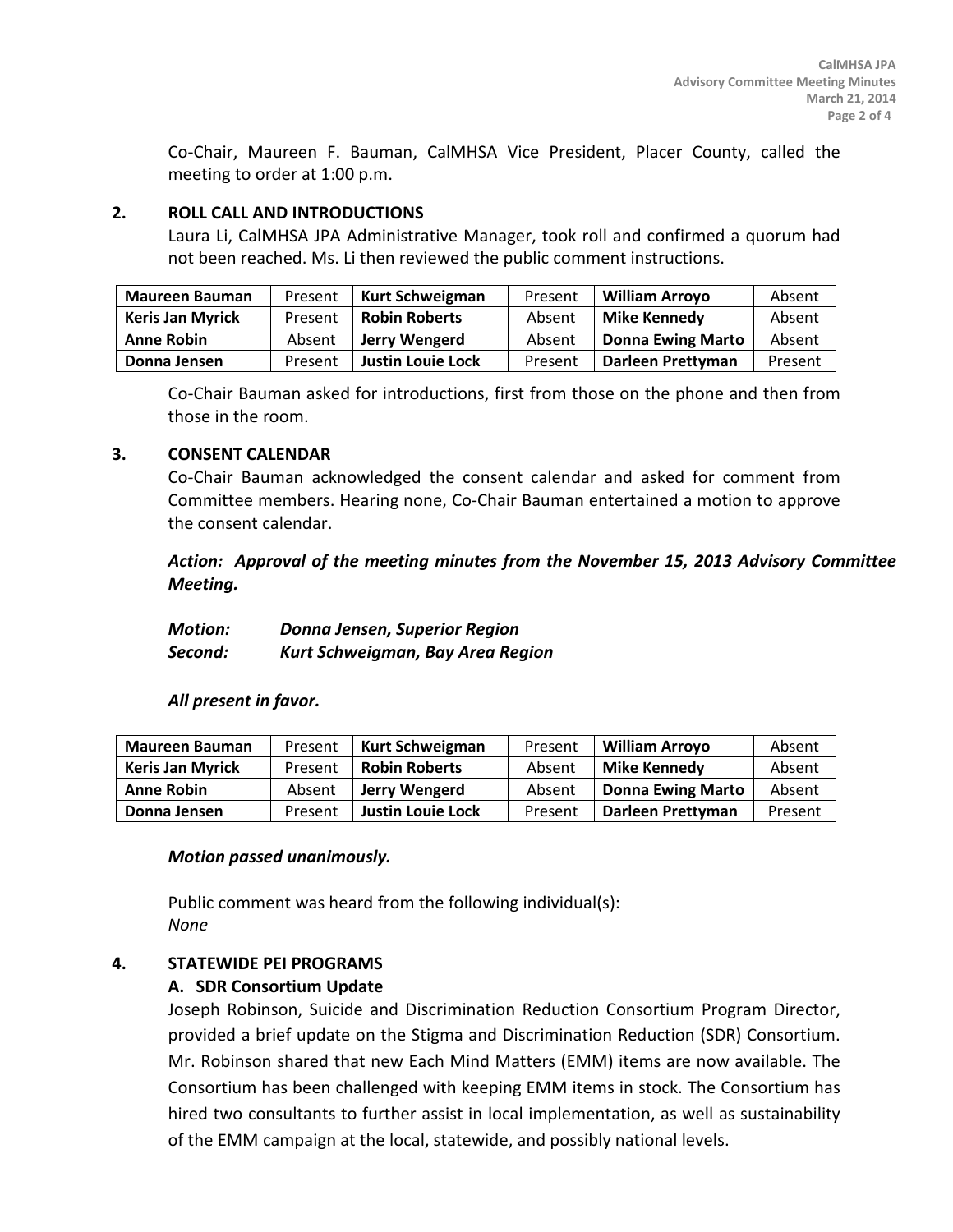Mr. Robinson reviewed the efforts that have been put into planning the May  $13<sup>th</sup>$ Mental Health Matters Day. Interest has been received from Community Based Organizations along with many sponsors. Presentations and event attendance all continue to increase. Schools and local government officials have also partnered to take part in this event. The Sacramento River Cats, a local minor league baseball team, will host a game the day of the May  $13<sup>th</sup>$  event, incorporating lime green and messaging throughout the month of May. The 2014 Directing Change Video awards ceremony will be held at the end of the afternoon at 3:30pm at the Crest Theater in downtown Sacramento.

## *Action: None information only.*

Public comment was heard from the following individual(s): *None*

## **5. ADMINISTRATIVE MATTERS**

## **A. Update on Sustainability and Recent Board Action**

Ann Collentine, CalMHSA Program Director, led a brief discussion on the CalMHSA Statewide Prevention and Early Intervention (PEI) Projects Sustainability Task Force. Ms. Collentine gave a brief update on Phase I of the Sustainability Plan. Staff presented recommendations for continuation of current program activities during the Phase I Plan; which runs through fiscal year 2014-2015.

## *Action: None information only.*

Public comment was heard from the following individual(s): Stacie Hiramoto, Racial and Ethnic Mental Health Disparities Coalition (REMHDCO) Raja Mitry, community stakeholder

## **B. Phase One Plan Prioritize Work Activities**

Ms. Collentine referred the Committee to the agenda and led discussion on the various PEI statewide activities and programs that have been completed to date, and those that are a priority to be sustained.

# *Action: Advisory Committee Endorsed Staff Recommendations on Program Priorities for Sustaining With Available Funding for Phase One.*

- *Motion: Keris Jän Myrick, Los Angeles Region*
- *Second: Justin Louie Lock, Central Region*

*Motion passed unanimously.*